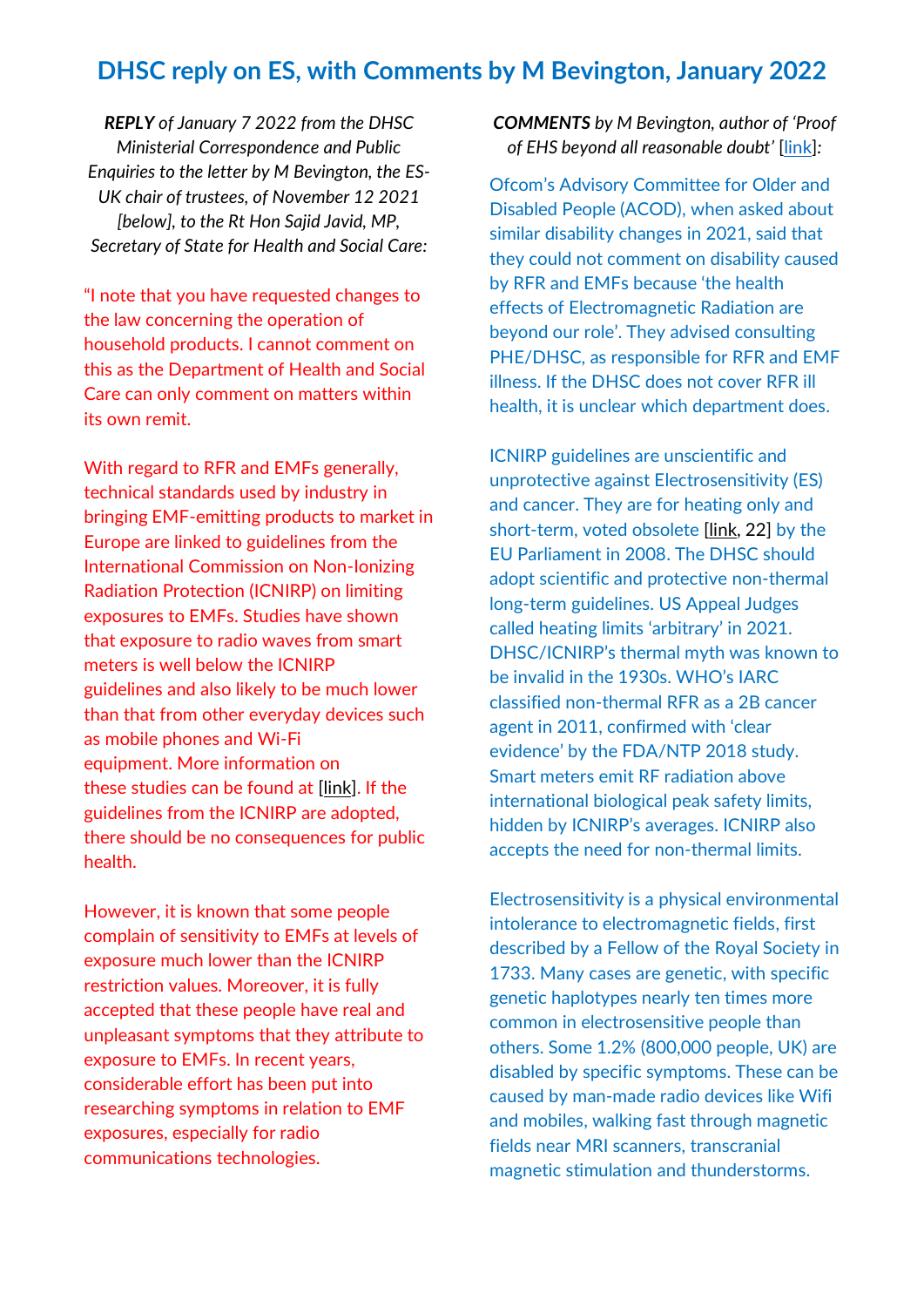The independent Advisory Group on Nonionising Radiation (AGNIR) performed a comprehensive review of the scientific evidence, which was published in 2012. AGNIR concluded that the evidence suggests that radiofrequency field exposure below guideline levels does not cause acute symptoms in humans.

There is limited evidence to guide the management of affected individuals. A 2005 review found that the majority of conventional medical effort had been directed at avoidance of triggers, and psychological therapy such as cognitive behavioural therapy. Evaluation of psychological therapy had been limited but showed some potential for success. However, psychological treatments are not acceptable to some sufferers.

There is also information on electrical hypersensitivity from the World Health Organization, which includes specific guidance for physicians. It states that treatment of affected individuals should focus on the health symptoms and the clinical picture, and not on the person's perceived need for reducing or eliminating EMF in the workplace or home.

Given the evidence on these matters, which does not support the theory that EMF exposure causes symptoms, the best advice that can be given to those who consider their health is being affected by EMFs is that they should discuss the symptoms they are experiencing with their doctor. Their doctor will have access to their medical history and be able to suggest treatments for their symptoms, considering any known underlying medical cause."

*With thanks for forwarding to Greg Smith MP.*

AGNIR held the invalid thermal theory under Doll, then paid by polluting industries. Its 2012 review was notorious for its inaccurate misleading analysis and serious conflicts of interest, with members from other industry 'front' groups like ICNIRP and also PHE. AGNIR was disbanded in 2017, the year after Starkey's devastating critique [\[link\]](https://www.degruyter.com/document/doi/10.1515/reveh-2016-0060/html).

There is substantial recent evidence after 2005 from international experts on treating people with ES [\[link,](https://pubmed.ncbi.nlm.nih.gov/27454111/) [link,](https://pubmed.ncbi.nlm.nih.gov/32168876/) [link\]](https://pubmed.ncbi.nlm.nih.gov/26613327/). All experts – the DHSC/ICNIRP/WHO have none - agree that the key requirement is the elimination or reduction of the electromagnetic fields causing the symptoms. This treatment was also the key method of diagnosis used to define ES as El-Allergy in the international Nordic ICD-10 of 2000, the same year when ES was first recognised legally as a disability.

The anonymous information by the WHO is regarded by all experts as invalidated and outdated in its unproven claims [\[link,](https://pubmed.ncbi.nlm.nih.gov/34298941/) [link\]](https://www.ncbi.nlm.nih.gov/labs/pmc/articles/PMC5504984/). In 2005 the WHO, legally subservient to the radiation industry, unscientifically conflated two different conditions, ES, known since 1733, and electrophobia, known since 1903. All expert physicians advise that treating ES begins with eliminating or reducing EMFs.

The weight of evidence proves beyond all reasonable doubt that EMF exposures cause the specific symptoms of ES, as known since 1733. If humans were not electrosensitive, they would not be alive. Since the 1950s, the military has used EMF weapons to cause ES symptoms. Since the 1990s, underwriters have refused to insure EMF harm, except as high risk, like asbestos. The erroneous claims of DHSC/ICNIRP/WHO denying ES are unscientific, unprotective and arbitrary. Their unfounded fiction about ES leads to inappropriate mistreatment and harassment of ES people with RFR and EMF intolerance.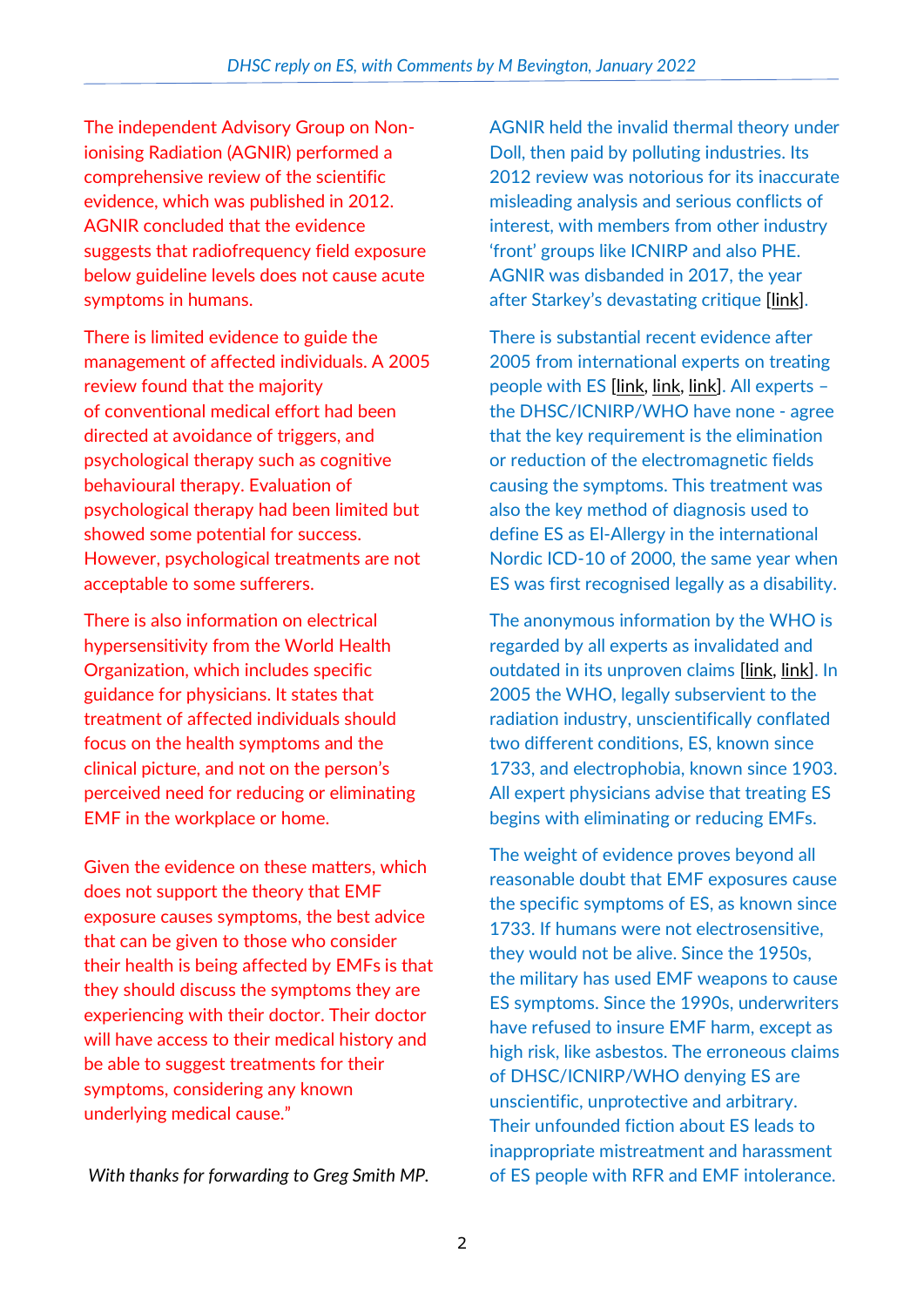

BM Box ES-UK London WC1N 3XX [www.es-uk.info](http://www.es-uk.info/)

The Rt Hon Sajid Javid, MP, Secretary of State for Health and Social Care.

November 12<sup>th</sup> 2021

Dear Mr Javid,

I am writing to request your help for the estimated 800,000 people in the UK (1.2%) severely disabled by radio frequency radiation (RFR) and electromagnetic fields (EMFs). This condition, first recorded in 1733, has since then been confirmed through scientific studies beyond all reasonable doubt.

Three areas of help would be especially appreciated.

- 1. Cars, white goods such as fridges and washing machines, and routers are increasingly using Wifi or Bluetooth, but without a switch to stop the radiation.
	- ► Could you require, please, that the manufacturers and retailers ensure that all such radio transmitters have an on/off switch?
- 2. Many areas of housing have phone masts nearby, especially for 5G. ► Could you require, please, that local authorities ensure, and publicise, that there are areas in each city or town which are free of this radiation, so that people severely disabled by it can live in their own homes?
- 3. Some public premises, such as hospitals, schools, sports centres and shopping centres, have Wifi.

► Could you require, please, that these switch off this radiation at certain times or in certain areas to give access to people severely disabled by RFR like Wifi?

Your help in reducing radiation would be greatly appreciated by these people. Many have lost their jobs, homes and health because of it, and some have lost their lives.

Yours sincerely,

Michael Bevington Chair of Trustees, Electrosensitivity UK Attached: Notes 1-30